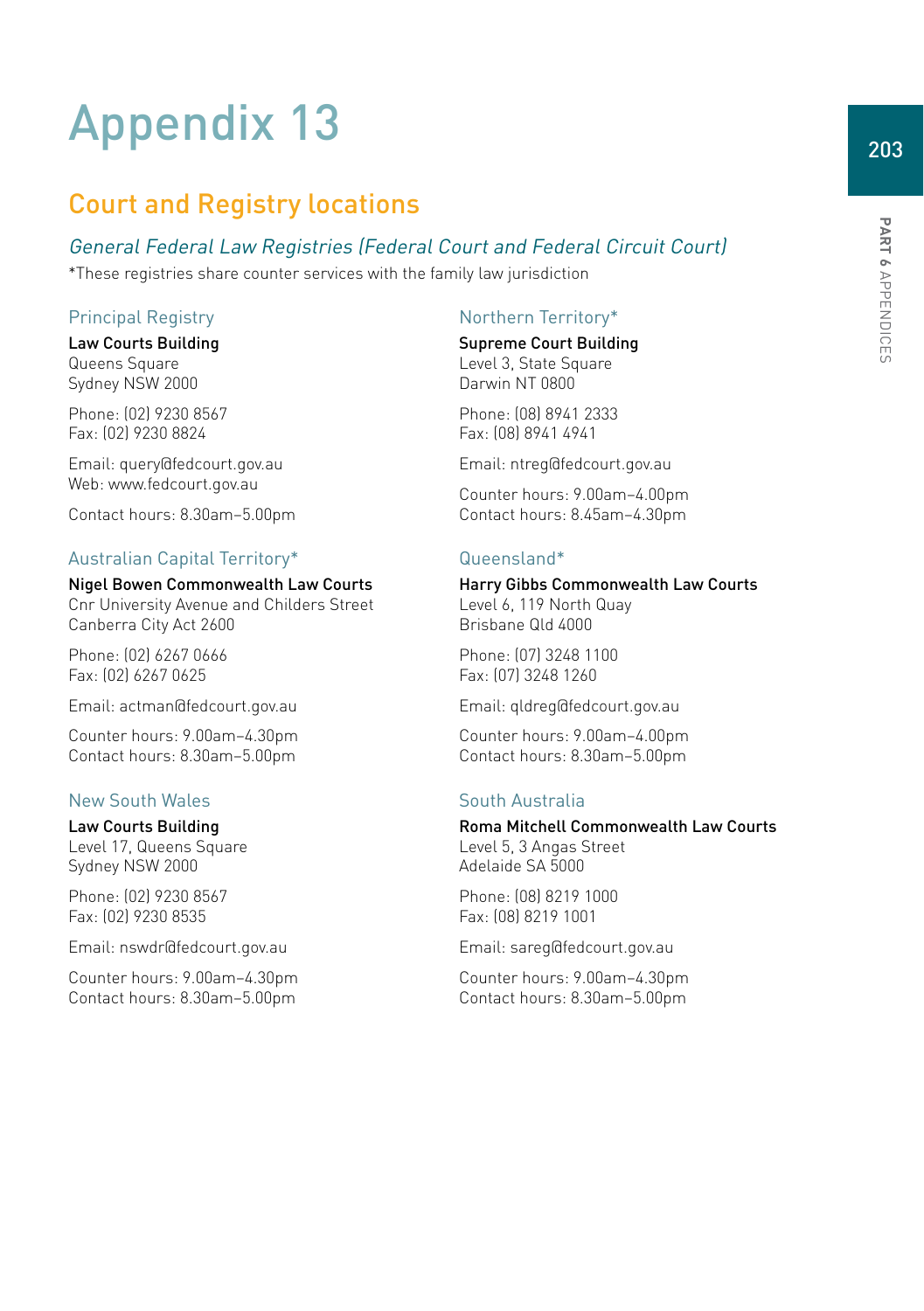#### Tasmania\*

Edward Braddon Commonwealth Law Courts 39–41 Davey St Hobart TAS 7000

Phone: (03) 6232 1615 Fax: (03) 6232 1601

Email: tasreg@fedcourt.gov.au

Counter hours: 9.00am–4.30pm Contact hours: 8.30am–5.00pm

#### Victoria

Owen Dixon Commonwealth Law Courts Level 7, 305 William Street Melbourne VIC 3000

Phone: (03) 8600 3333 Fax: (03) 8600 3351

Email: vicreg@fedcourt.gov.au

Counter hours: 9.00am–4.30pm Contact hours: 8.30am–5.00pm

#### Western Australia

Perth WA 6000

Peter Durack Commonwealth Law Courts Level 6, 1 Victoria Avenue

Phone: (08) 9268 7100 Fax: (08) 9221 3261

Email: perth.registry@fedcourt.gov.au

Counter hours: 8.30am–4.00pm Contact hours: 8.30am–5.00pm

## Family Law Registries (Family Court and Federal Circuit Court)

#### Australian Capital Territory

Canberra\* Nigel Bowen Commonwealth Law Courts Cnr University Avenue and Childers Street Canberra ACT 2600

#### New South Wales

Albury Level 1, 463 Kiewa Street Albury NSW 2640

Dubbo Cnr Macquarie and Wingewarra Streets Dubbo NSW 2830

Lismore Westlawn Building Level 2, 29–31 Molesworth Street Lismore NSW 2480

Newcastle 61 Bolton Street Newcastle NSW 2300

Parramatta Garfield Barwick Commonwealth Law Courts 1–3 George Street Parramatta NSW 2123

Sydney Lionel Bowen Commonwealth Law Courts 97–99 Goulburn Street Sydney NSW 2000

Wollongong Level 1, 43 Burelli Street Wollongong NSW 2500

#### Northern Territory

Darwin\* Supreme Court Building State Square Darwin NT 0800

#### Queensland

Brisbane Harry Gibbs Commonwealth Law Courts 119 North Quay, Cnr North Quay and Tank Streets Brisbane Qld 4000

Cairns Commonwealth Government Centre Levels 3 and 4 104 Grafton Street Cairns Qld 4870

Rockhampton Virgil Power Building Ground Floor 46 East Street Cnr Fitzroy Street Rockhampton Qld 4700

**Townsville** Level 2, Commonwealth Centre 143 Walker Street Townsville Qld 4810